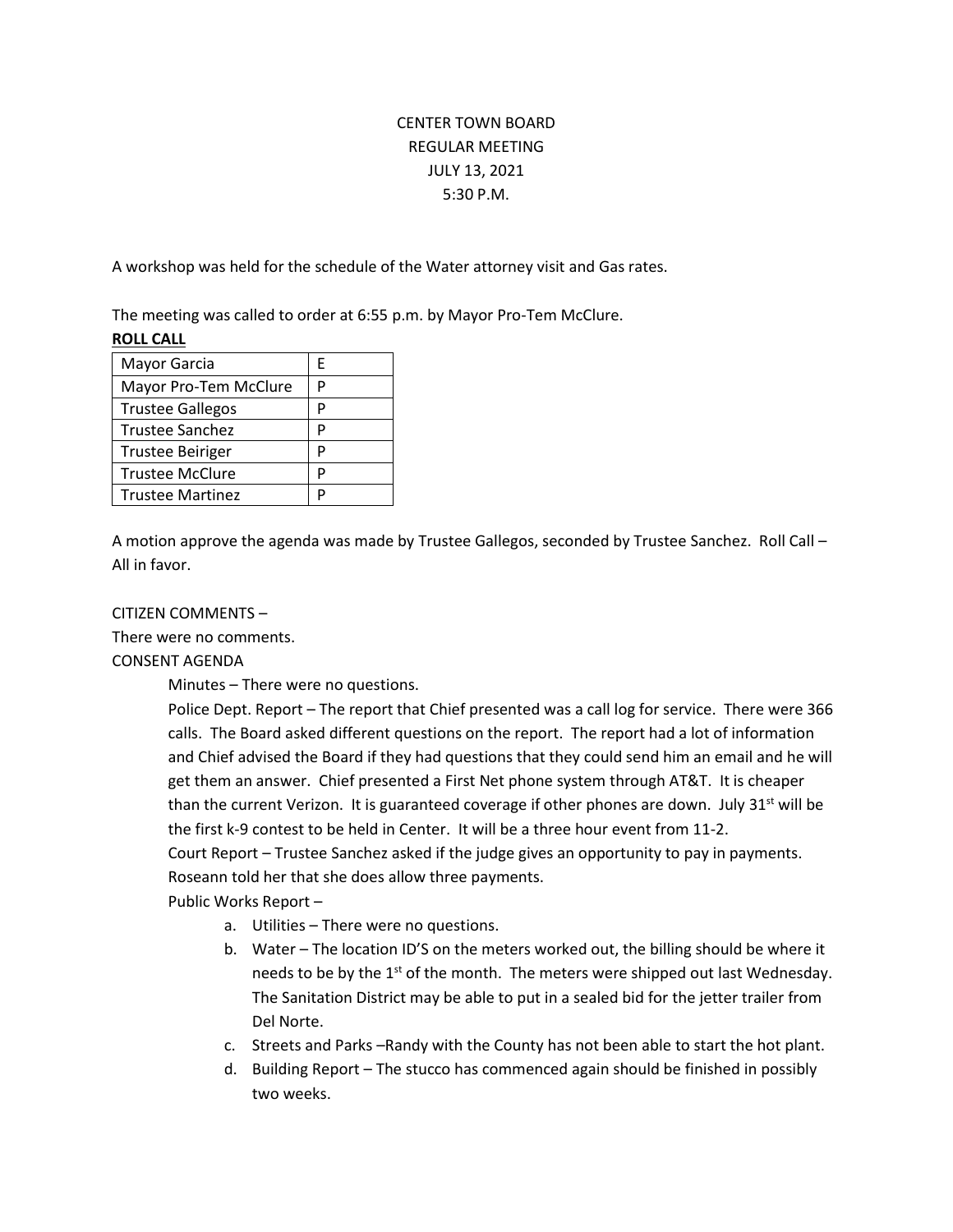A motion to approve the Consent Agenda was made by Trustee Martinez, seconded by Trustee Sanchez. Roll Call – All in favor. Motion Carries.

#### PAYABLES

The Board asked a few questions on a few of the bills. Motion to approve the Payables was made by Trustee McClure, seconded by Trustee Beiriger. Roll Call – all in favor. Motion Carries.

## MANAGERS REPORT –

MOU DCI – Welcome Keith Brockhurst –

Brian introduced Keith Brockhurst to the Board and let them know the details of what he hopes to accomplish as our Vista volunteer. Keith will be focusing on economic development. Keith spoke to the Board about his hopes for the next year. Keith is from Maryland, he just graduated from Cornell University. Keith is very excited to be in Center.

Brian talked about Keith who is our Vista volunteer. Brian reiterated the cost with DCI for everything that is included. Brian is planning to apply for a forty- thousand-dollar planning grant. Brian was appointed as a Board Member with DCI. A motion to approve the MOU and the forty thousand dollar planning grant was made by Trustee Gallegos, seconded by Trustee McClure. Roll Call- All in favor. Motion Carries.

The Town has been chosen to be a case study for rural community. The Town will be the blueprint for a successful rural municipality.

July 21<sup>st</sup> - meeting for Urban Renewal

## NEW BUSINESS

Jade/School Grant – Brian informed the Board that the School applied for a grant for underground fiber optics. Brian could not get the complete details from the school. The work will all be done in the alleys. Consaul Name – Viking Pride Estates, Northern Center Acres, Wagon Trail homes, Prairie dog lane, 90 acres, Valley View, Aqua Azul, Center View and North Center. A motion to table until the next meeting was made by Trustee McClure, seconded by Trustee Martinez. Roll Call – all in favor. Motion Carries Special Events Permit – August  $28<sup>th</sup>$  for the Town of Center to have a beer garden and beer sales. A motion to grant the Town a special events Permit was made by Trustee McClure, seconded by Trustee Gallegos. Roll Call – All in favor. Motion Carries.

Set Back Variance – Vanna Benitiz – Ms. Benitiz would like a setback variance to build a garage and drive-way. Trustee McClure is the owner of the property and would abstain. Mr. McClure would have to be part of the application. A motion to approve the variance was made by Trustee Gallegos, seconded by Trustee Martinez

#### OLD BUSINESS

Gas Rates –

With the increase in the monthly from Xcel the Board decided to increase the gas rates by .13 cents per cf. A resolution will be made in accordance

A motion to adjourn the meeting was made by Trustee Gallegos, seconded by Trustee Martinez. Roll Call – All in favor. Motion Carries. The meeting adjourned at 8:15 p.m.